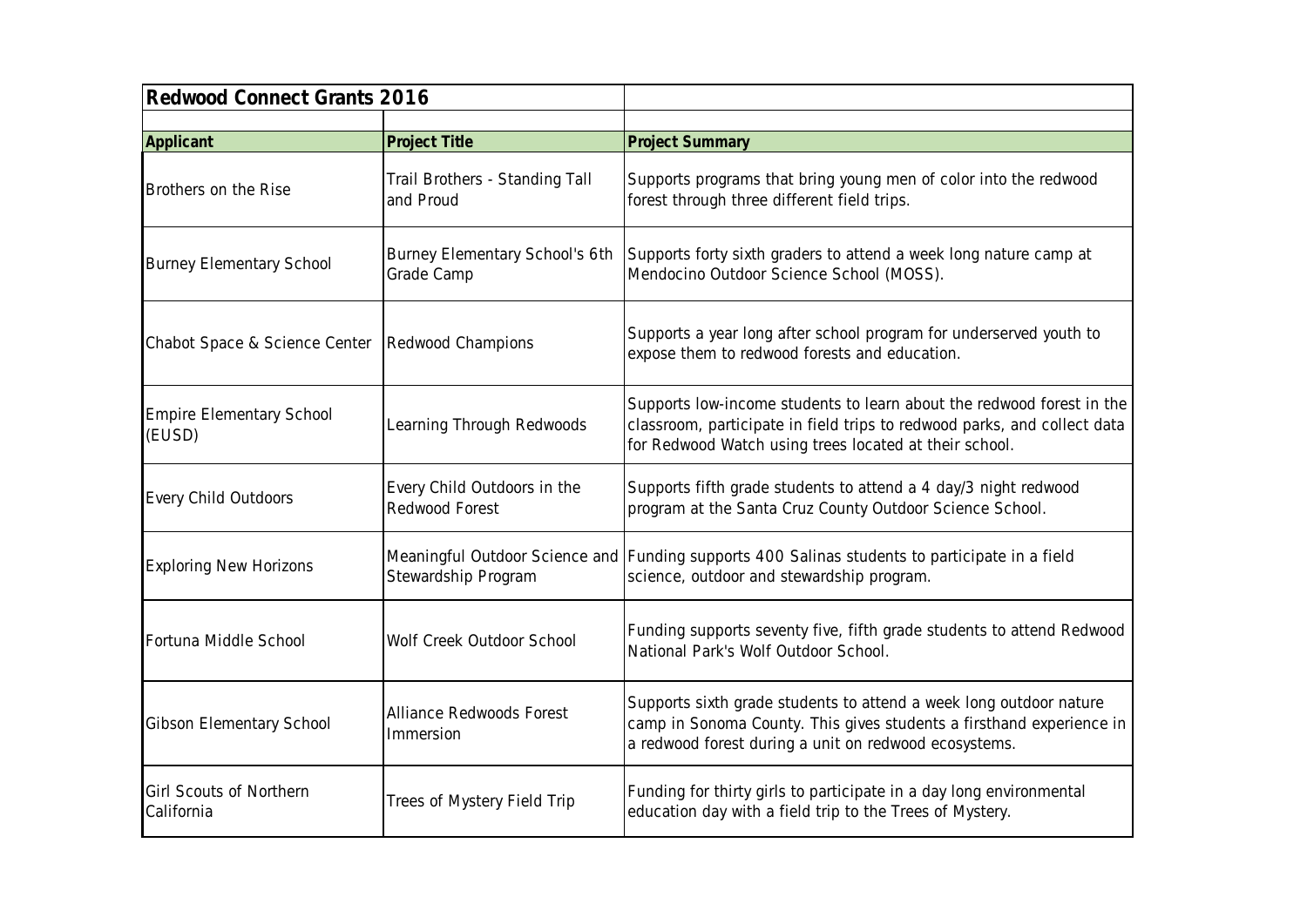| Ink People                                               | Our Coastal Redwoods                                | Supports a week long ecology and environmental art education<br>program in an old growth coastal redwood forest for fifth and sixth<br>grade students.                                                                                                                            |
|----------------------------------------------------------|-----------------------------------------------------|-----------------------------------------------------------------------------------------------------------------------------------------------------------------------------------------------------------------------------------------------------------------------------------|
| LandPaths                                                | IOOBY Redwood Stewardship at<br>Rancho Mark West    | Supports four redwood forest visits where sixth and third grade<br>students will conduct environmental stewardship and education<br>focused on redwood ecology.                                                                                                                   |
| Muir Woods National Monument<br>(GGNPC)                  | Into the Forest                                     | Supports the Into the Redwood Forest program, an interpretive<br>program for Bay Area elementary school students.                                                                                                                                                                 |
| Outward Bound                                            | Richmond Teens Redwood<br>Forest Immersion          | Provides low-income youth from Richmond an immersion experience<br>in the giant sequoia forests.                                                                                                                                                                                  |
| Pepperwood Preserve Foundation Engaging Diverse Teens in | Pepperwood's TeenNat Program:<br>Ecological Inquiry | Supports the TeenNat Program, a 4-week summer internship that<br>contributes data to the League's citizen science programs, Redwood<br>Watch and Fern Watch.                                                                                                                      |
| Pomolita Middle School                                   | MOSS science Education,<br>Outdoor Fieldtrip        | Helps fifty-five sixth graders to attend a week long outdoor science<br>camp, at Mendocino Woodlands State Park.                                                                                                                                                                  |
| Redwood National & State Parks                           | Training the next generation of<br>redwood stewards | Supports an internship program providing students with experience in<br>various facets of Vegetation Management in the redwood<br>ecosystem, including redwood forest restoration, rare plant and<br>phenology monitoring, invasive plant control and fire<br>effects monitoring. |
| Salmon Protection and<br>Watershed Network               | Restoration in the Redwoods                         | Supports 300 elementary school students firsthand experiences of<br>creekside redwood groves, redwood forest ecology, propagation and<br>restoration.                                                                                                                             |